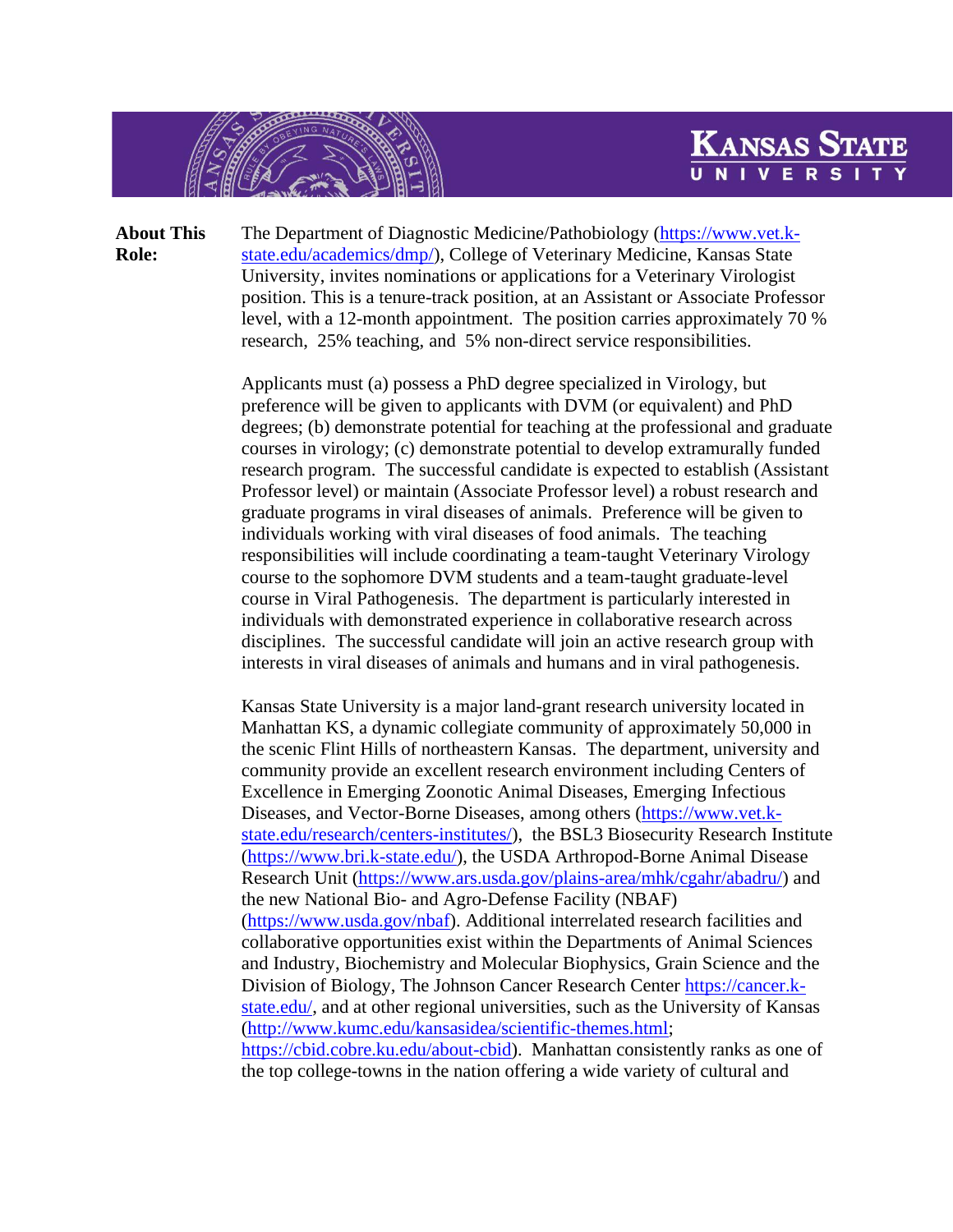recreational opportunities in a friendly and progressive community [\(https://cityofmhk.com/\)](https://cityofmhk.com/).

|                                           | Interested candidates should submit a detailed cover letter that includes specific<br>information relevant to the applicant's ability to meet the qualifications,                                                                                                                |
|-------------------------------------------|----------------------------------------------------------------------------------------------------------------------------------------------------------------------------------------------------------------------------------------------------------------------------------|
|                                           | statements of research interests and goals, and teaching interests, curriculum                                                                                                                                                                                                   |
|                                           | vitae, and contact information for at least three references who have agreed to                                                                                                                                                                                                  |
|                                           | speak or write letters of recommendation. Nominations and inquiries should be                                                                                                                                                                                                    |
|                                           | sent to Ms. Brandy Nowakowski at nowakows@vet.k-state.edu or call (785)                                                                                                                                                                                                          |
|                                           | 532-4401. Specific questions concerning the position can be referred to the                                                                                                                                                                                                      |
|                                           | chair of the search committee, Dr. T. G. Nagaraja (tnagaraj@vet.k-state.edu),                                                                                                                                                                                                    |
|                                           | Department of Diagnostic Medicine/Pathobiology, College of Veterinary                                                                                                                                                                                                            |
|                                           | Medicine, Kansas State University, 1800 Denison Avenue, Manhattan, KS<br>66506-5606.                                                                                                                                                                                             |
| <b>Why Join Us:</b>                       | Kansas State University offers a comprehensive benefits package that includes<br>health insurance, life insurance, retirement plans, paid time off – vacation, sick,<br>and holidays. To see what benefits are available, please visit: https://www.k-<br>state.edu/hcs/benefits |
| We Support                                | Kansas State University embraces diversity and promotes inclusion. The                                                                                                                                                                                                           |
| <b>Diversity and</b><br><b>Inclusion:</b> | University actively seeks individuals who foster a collegial environment and<br>cooperative interactions with coworkers, students, and others. The University<br>is dedicated to promoting the <b>Principles of Community.</b>                                                   |
| <b>What You'll</b>                        | <b>Minimum Qualifications:</b>                                                                                                                                                                                                                                                   |
| <b>Need to</b><br>Succeed:                | PhD degree specialized in Virology                                                                                                                                                                                                                                               |
|                                           |                                                                                                                                                                                                                                                                                  |

## **Preferred Qualifications:**

- Preference will be given to applicants with DVM (or equivalent) and PhD degrees
- Demonstrates potential for teaching at the professional and graduate courses in virology
- Demonstrates potential to develop extramurally funded research program
- Preference will be given to individuals working with viral diseases of food animals
- Individuals with demonstrated experience in collaborative research across disciplines

## **Other Requirements:**

• *Applicants must be currently authorized to work in the United States at the time of employment*